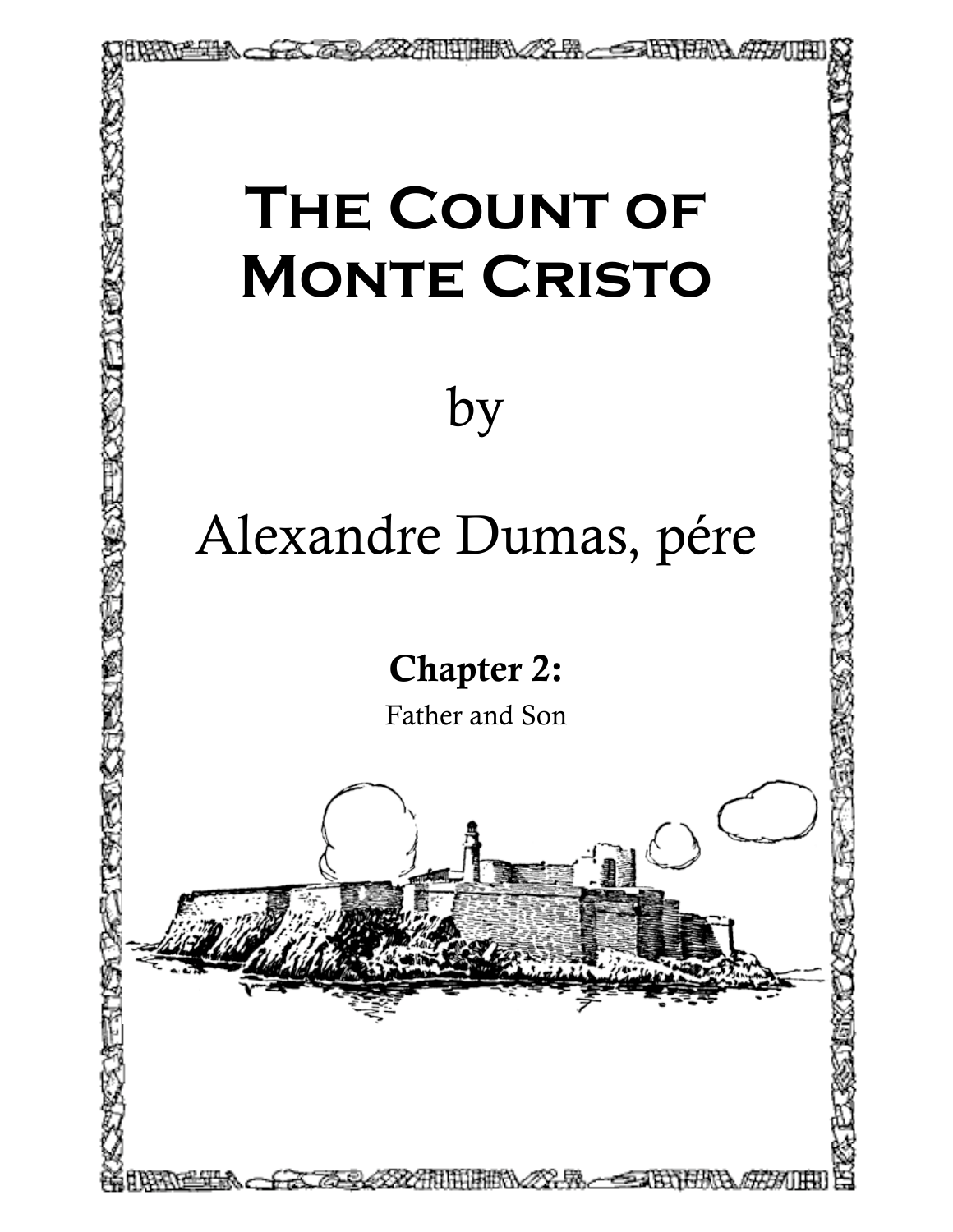We will leave Danglars struggling with the demon of hatred, and endeavoring to insinuate in the ear of the shipowner some evil suspicions against his comrade, and follow Dantes, who, after having traversed La Canebiere, took the Rue de Noailles, and entering a small house, on the left of the Allees de Meillan, rapidly ascended four flights of a dark staircase, holding the baluster with one hand, while with the other he repressed the beatings of his heart, and paused before a half– open door, from which he could see the whole of a small room.

This room was occupied by Dantes' father. The news of the arrival of the Pharaon had not yet reached the old man, who, mounted on a chair, was amusing himself by training with trembling hand the nasturtiums and sprays of clematis that clambered over the trellis at his window. Suddenly, he felt an arm thrown around his body, and a well–known voice behind him exclaimed, "Father—dear father!"

The old man uttered a cry, and turned round; then, seeing his son, he fell into his arms, pale and trembling.

"What ails you, my dearest father? Are you ill?" inquired the young man, much alarmed.

"No, no, my dear Edmond—my boy—my son!—no; but I did not expect you; and joy, the surprise of seeing you so suddenly—Ah, I feel as if I were going to die."

"Come, come, cheer up, my dear father! 'Tis I—really I! They say joy never hurts, and so I came to you without any warning. Come now, do smile, instead of looking at me so solemnly. Here I am back again, and we are going to be happy."

"Yes, yes, my boy, so we will—so we will," replied the old man; "but how shall we be happy? Shall you never leave me again? Come, tell me all the good fortune that has befallen you."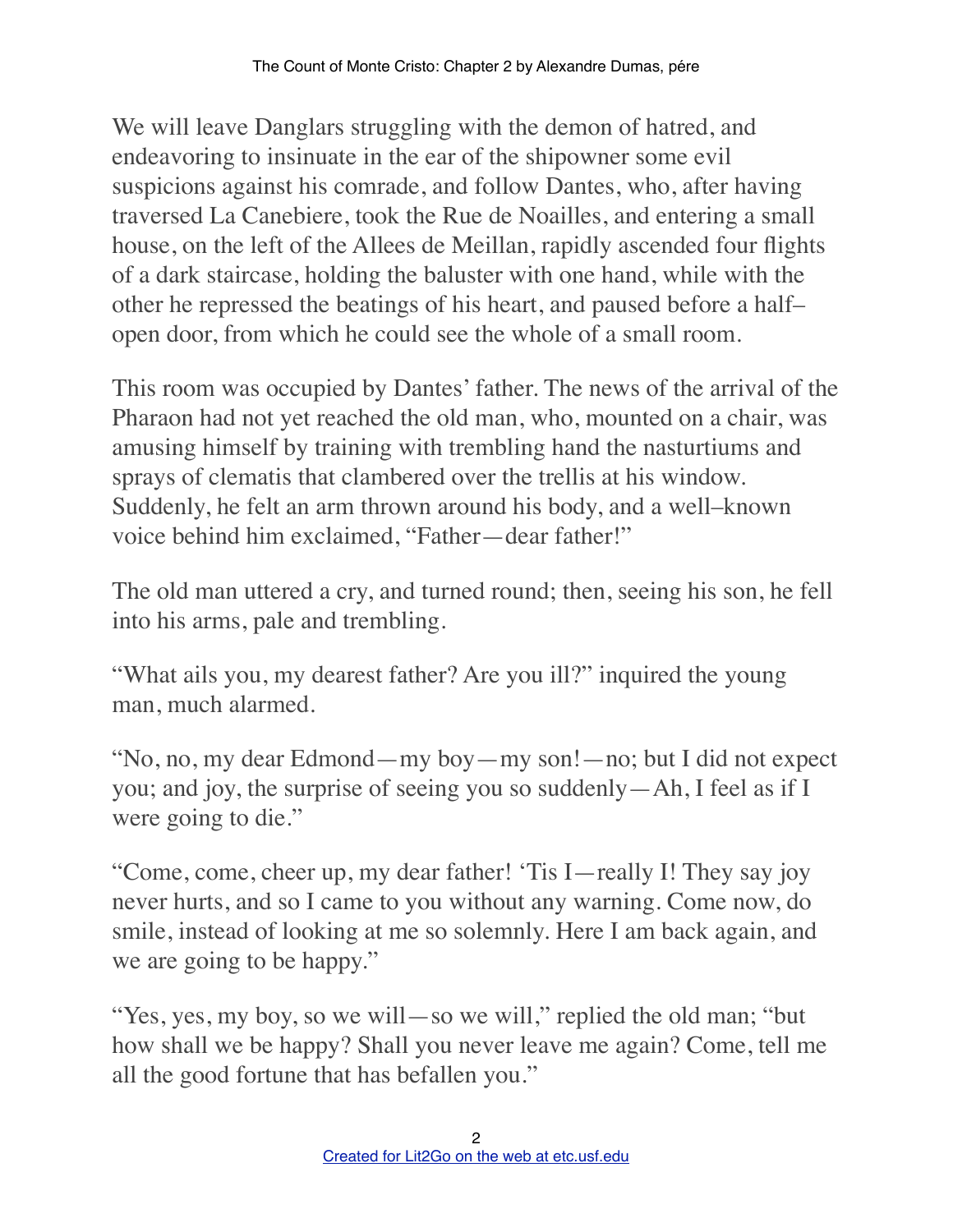"God forgive me," said the young man, "for rejoicing at happiness derived from the misery of others, but, Heaven knows, I did not seek this good fortune; it has happened, and I really cannot pretend to lament it. The good Captain Leclere is dead, father, and it is probable that, with the aid of M. Morrel, I shall have his place. Do you understand, father? Only imagine me a captain at twenty, with a hundred louis pay, and a share in the profits! Is this not more than a poor sailor like me could have hoped for?"

"Yes, my dear boy," replied the old man, "it is very fortunate."

"Well, then, with the first money I touch, I mean you to have a small house, with a garden in which to plant clematis, nasturtiums, and honeysuckle. But what ails you, father? Are you not well?"

"'Tis nothing, nothing; it will soon pass away"—and as he said so the old man's strength failed him, and he fell backwards.

"Come, come," said the young man, "a glass of wine, father, will revive you. Where do you keep your wine?"

"No, no; thanks. You need not look for it; I do not want it," said the old man.

"Yes, yes, father, tell me where it is," and he opened two or three cupboards.

"It is no use," said the old man, "there is no wine."

"What, no wine?" said Dantes, turning pale, and looking alternately at the hollow cheeks of the old man and the empty cupboards. "What, no wine? Have you wanted money, father?"

"I want nothing now that I have you," said the old man.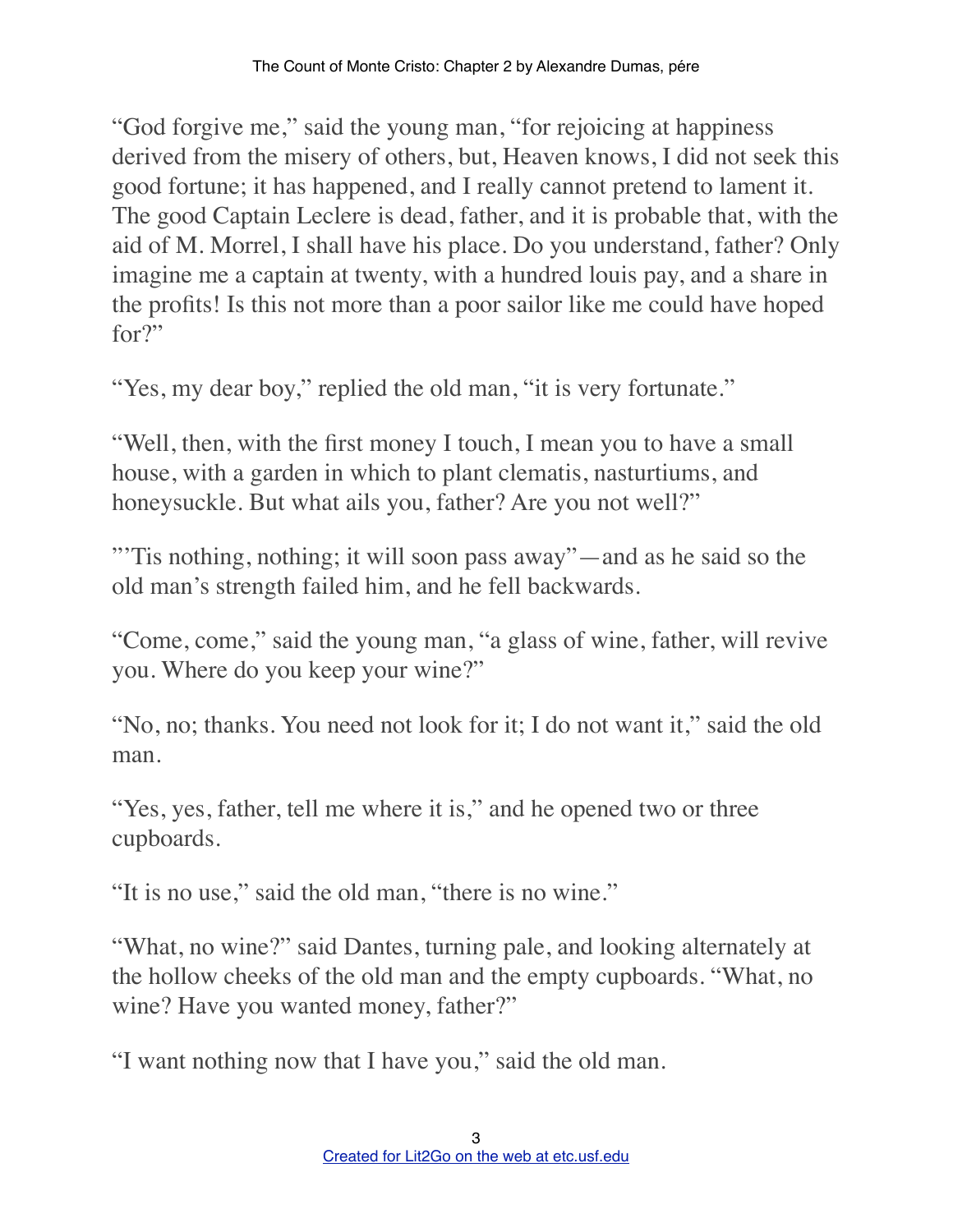"Yet," stammered Dantes, wiping the perspiration from his brow,—"yet I gave you two hundred francs when I left, three months ago."

"Yes, yes, Edmond, that is true, but you forgot at that time a little debt to our neighbor, Caderousse. He reminded me of it, telling me if I did not pay for you, he would be paid by M. Morrel; and so, you see, lest he might do you an injury"—

"Well?"

"Why, I paid him."

"But," cried Dantes, "it was a hundred and forty francs I owed Caderousse."

"Yes," stammered the old man.

"And you paid him out of the two hundred francs I left you?"

The old man nodded.

"So that you have lived for three months on sixty francs," muttered Edmond.

"You know how little I require," said the old man.

"Heaven pardon me," cried Edmond, falling on his knees before his father.

"What are you doing?"

"You have wounded me to the heart."

"Never mind it, for I see you once more," said the old man; "and now it's all over—everything is all right again."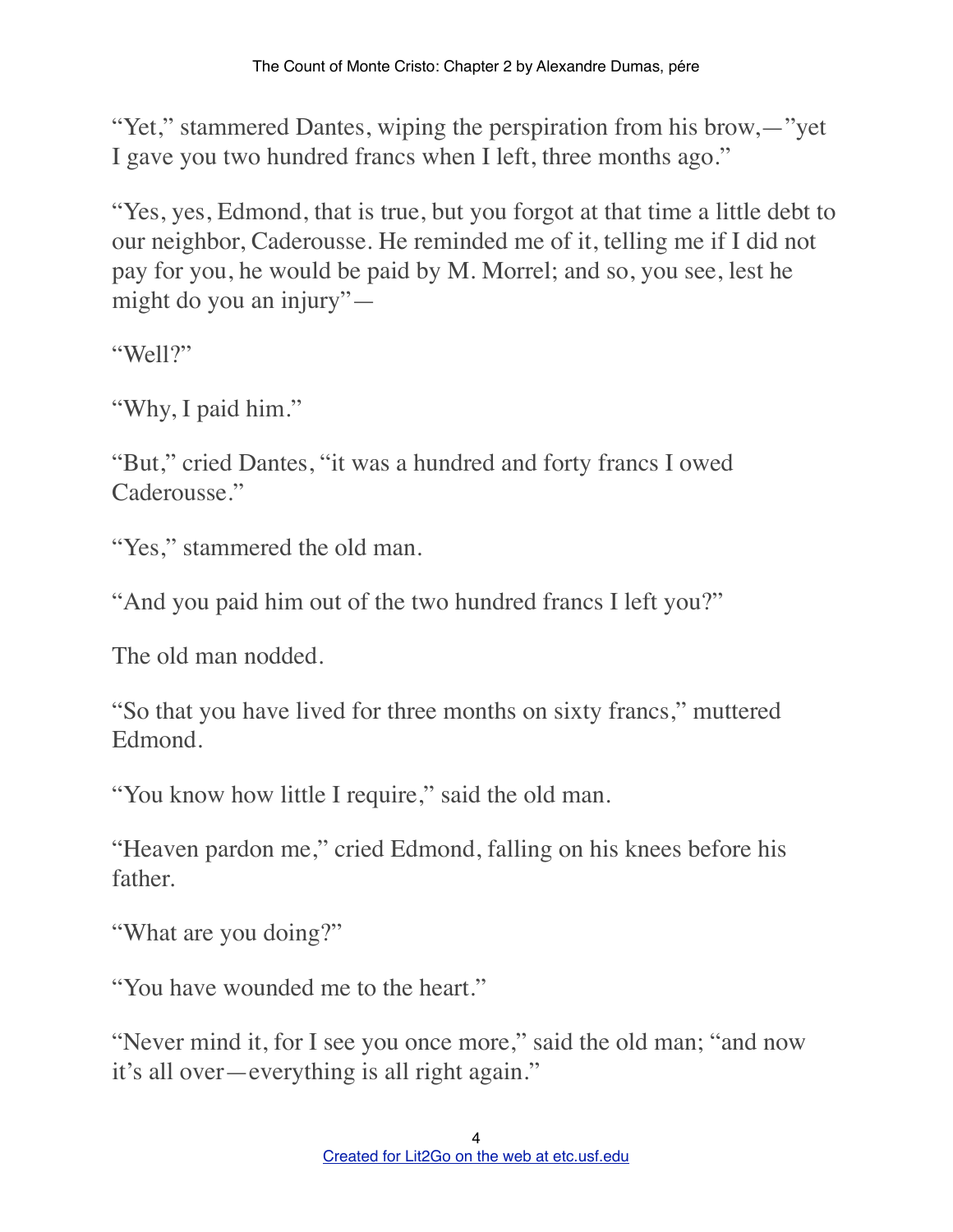"Yes, here I am," said the young man, "with a promising future and a little money. Here, father, here!" he said, "take this—take it, and send for something immediately." And he emptied his pockets on the table, the contents consisting of a dozen gold pieces, five or six five–franc pieces, and some smaller coin. The countenance of old Dantes brightened.

"Whom does this belong to?" he inquired.

"To me, to you, to us! Take it; buy some provisions; be happy, and to– morrow we shall have more."

"Gently, gently," said the old man, with a smile; "and by your leave I will use your purse moderately, for they would say, if they saw me buy too many things at a time, that I had been obliged to await your return, in order to be able to purchase them."

"Do as you please; but, first of all, pray have a servant, father. I will not have you left alone so long. I have some smuggled coffee and most capital tobacco, in a small chest in the hold, which you shall have to– morrow. But, hush, here comes somebody."

"'Tis Caderousse, who has heard of your arrival, and no doubt comes to congratulate you on your fortunate return."

"Ah, lips that say one thing, while the heart thinks another," murmured Edmond. "But, never mind, he is a neighbor who has done us a service on a time, so he's welcome."

As Edmond paused, the black and bearded head of Caderousse appeared at the door. He was a man of twenty–five or six, and held a piece of cloth, which, being a tailor, he was about to make into a coat–lining.

"What, is it you, Edmond, back again?" said he, with a broad Marseillaise accent, and a grin that displayed his ivory–white teeth.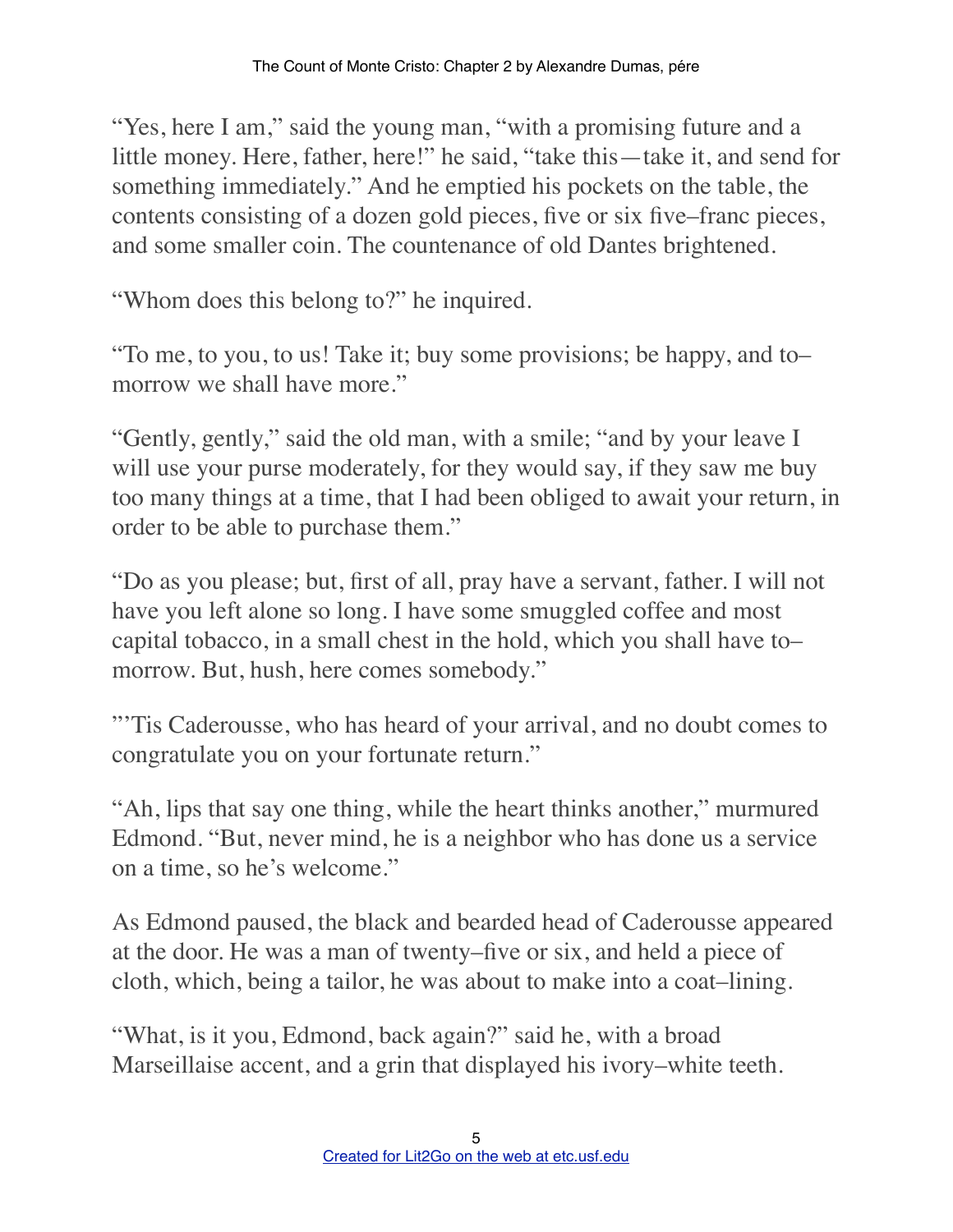"Yes, as you see, neighbor Caderousse; and ready to be agreeable to you in any and every way," replied Dantes, but ill–concealing his coldness under this cloak of civility.

"Thanks—thanks; but, fortunately, I do not want for anything; and it chances that at times there are others who have need of me." Dantes made a gesture. "I do not allude to you, my boy. No I lent you money, and you returned it; that's like good neighbors, and we are quits."

"We are never quits with those who oblige us," was Dantes' reply; "for when we do not owe them money, we owe them gratitude."

"What's the use of mentioning that? What is done is done. Let us talk of your happy return, my boy. I had gone on the quay to match a piece of mulberry cloth, when I met friend Danglars. 'You at Marseilles?'—'Yes,' says he.

"'I thought you were at Smyrna.'—'I was; but am now back again.'

"'And where is the dear boy, our little Edmond?'

"'Why, with his father, no doubt,' replied Danglars. And so I came," added Caderousse, "as fast as I could to have the pleasure of shaking hands with a friend."

"Worthy Caderousse!" said the old man, "he is so much attached to us."

"Yes, to be sure I am. I love and esteem you, because honest folks are so rare. But it seems you have come back rich, my boy," continued the tailor, looking askance at the handful of gold and silver which Dantes had thrown on the table.

The young man remarked the greedy glance which shone in the dark eyes of his neighbor. "Eh," he said, negligently, "this money is not mine. I was expressing to my father my fears that he had wanted many things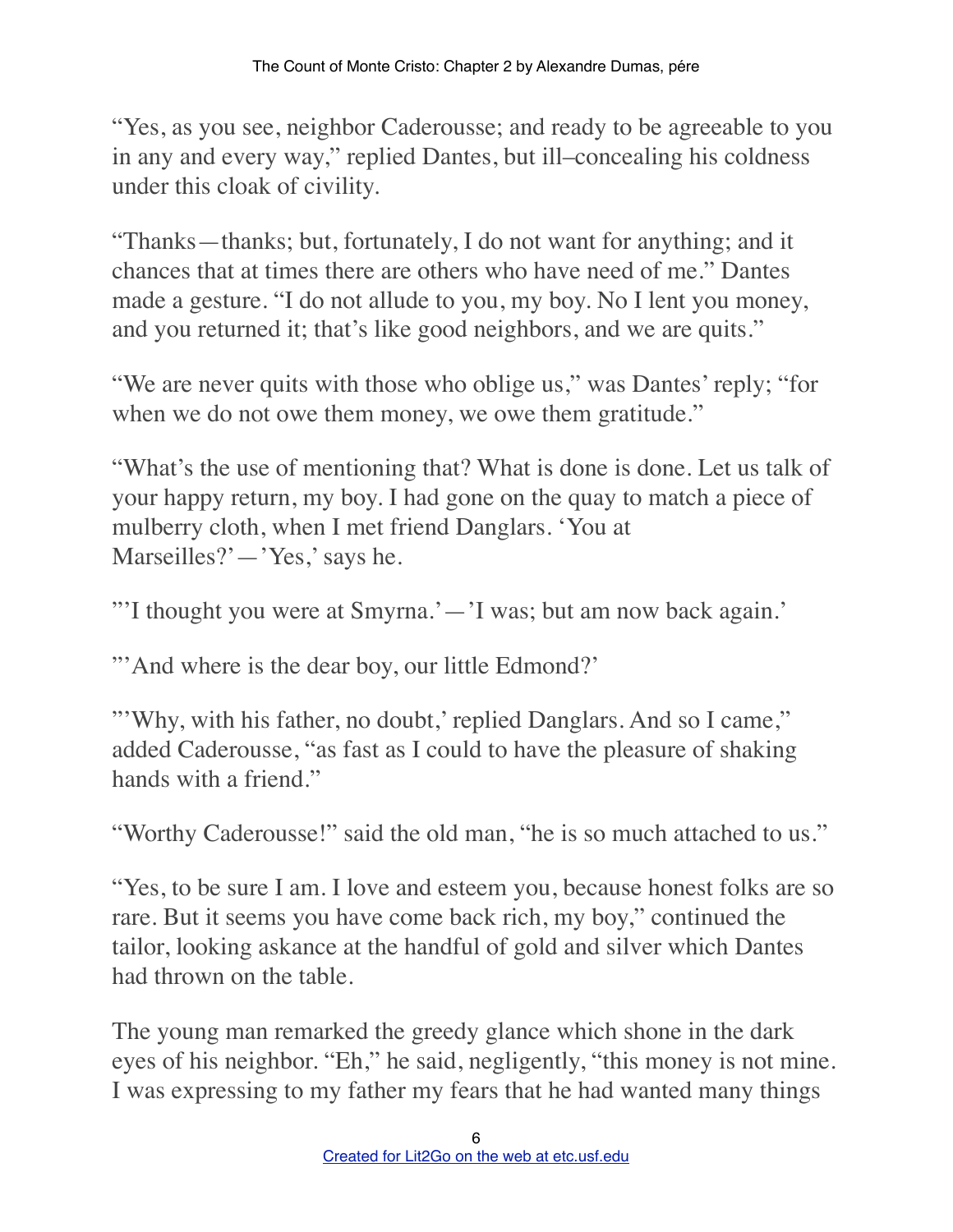in my absence, and to convince me he emptied his purse on the table. Come, father" added Dantes, "put this money back in your box—unless neighbor Caderousse wants anything, and in that case it is at his service."

"No, my boy, no," said Caderousse. "I am not in any want, thank God, my living is suited to my means. Keep your money—keep it, I say; one never has too much;—but, at the same time, my boy, I am as much obliged by your offer as if I took advantage of it."

"It was offered with good will," said Dantes.

"No doubt, my boy; no doubt. Well, you stand well with M. Morrel I hear,—you insinuating dog, you!"

"M. Morrel has always been exceedingly kind to me," replied Dantes.

"Then you were wrong to refuse to dine with him."

"What, did you refuse to dine with him?" said old Dantes; "and did he invite you to dine?"

"Yes, my dear father," replied Edmond, smiling at his father's astonishment at the excessive honor paid to his son.

"And why did you refuse, my son?" inquired the old man.

"That I might the sooner see you again, my dear father," replied the young man. "I was most anxious to see you."

"But it must have vexed M. Morrel, good, worthy man," said Caderousse. "And when you are looking forward to be captain, it was wrong to annoy the owner."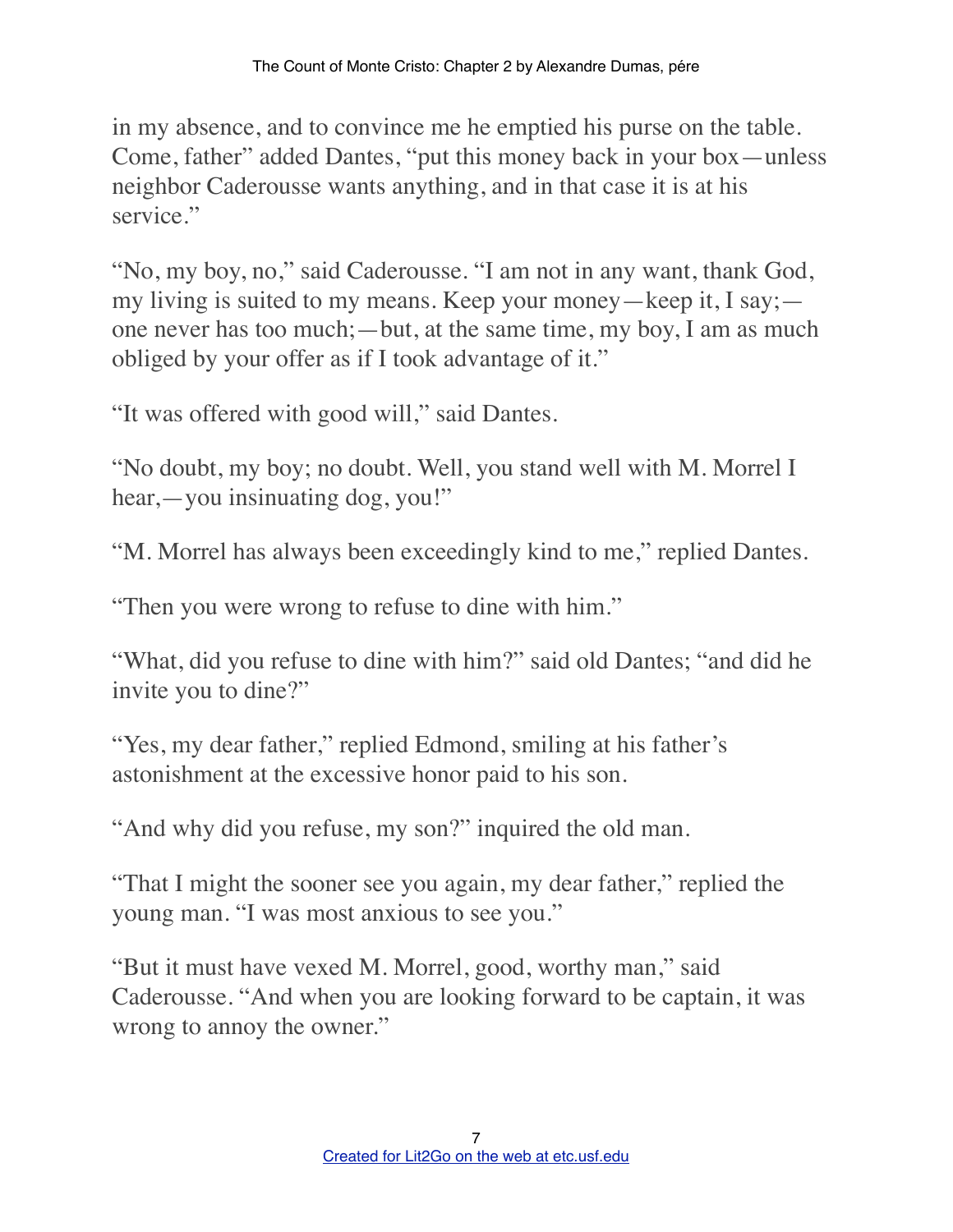"But I explained to him the cause of my refusal," replied Dantes, "and I hope he fully understood it."

"Yes, but to be captain one must do a little flattery to one's patrons."

"I hope to be captain without that," said Dantes.

"So much the better—so much the better! Nothing will give greater pleasure to all your old friends; and I know one down there behind the Saint Nicolas citadel who will not be sorry to hear it."

"Mercedes?" said the old man.

"Yes, my dear father, and with your permission, now I have seen you, and know you are well and have all you require, I will ask your consent to go and pay a visit to the Catalans."

"Go, my dear boy," said old Dantes: "and heaven bless you in your wife, as it has blessed me in my son!"

"His wife!" said Caderousse; "why, how fast you go on, father Dantes; she is not his wife yet, as it seems to me."

"So, but according to all probability she soon will be," replied Edmond.

"Yes—yes," said Caderousse; "but you were right to return as soon as possible, my boy."

"And why?"

"Because Mercedes is a very fine girl, and fine girls never lack followers; she particularly has them by dozens."

"Really?" answered Edmond, with a smile which had in it traces of slight uneasiness.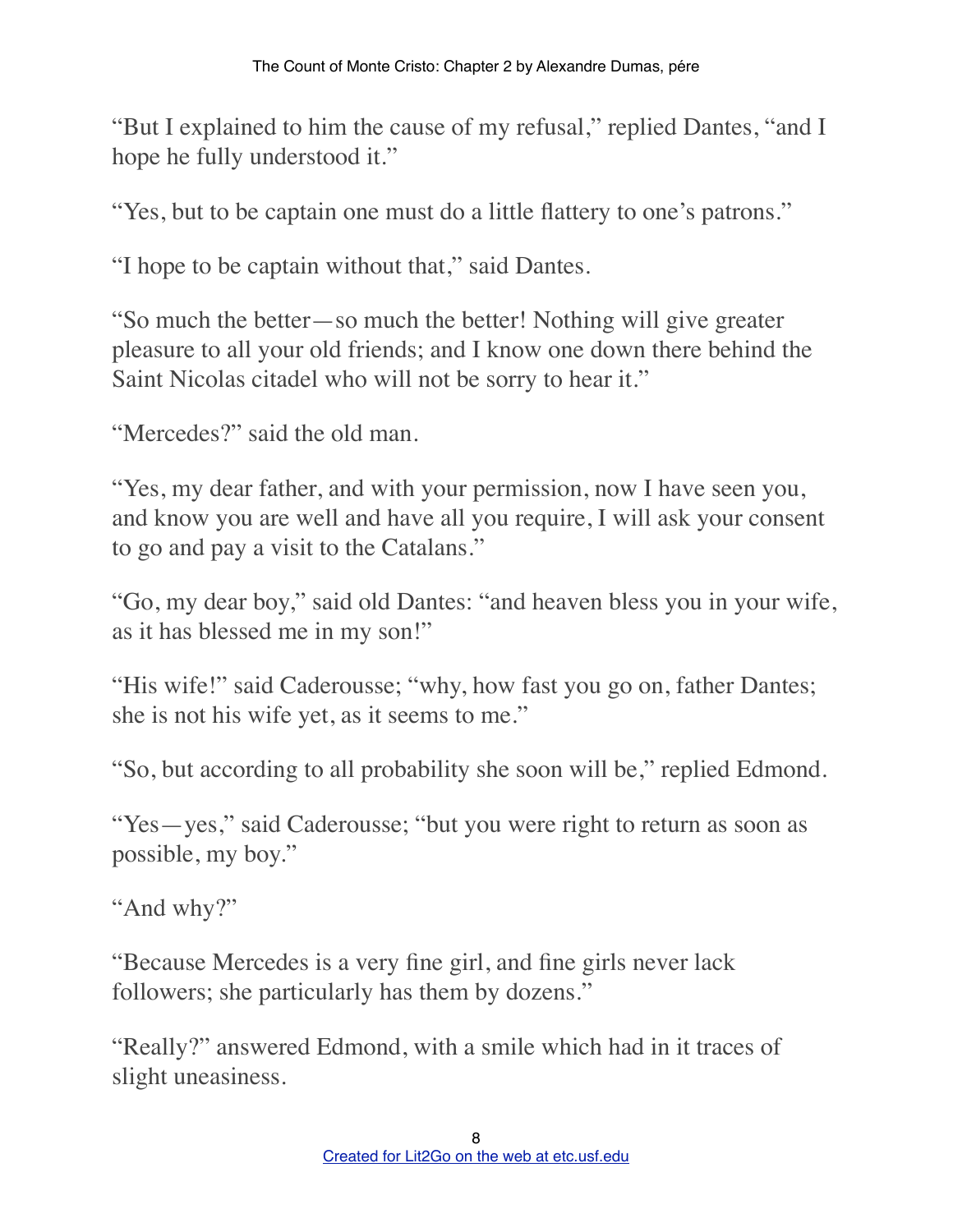"Ah, yes," continued Caderousse, "and capital offers, too; but you know, you will be captain, and who could refuse you then?"

"Meaning to say," replied Dantes, with a smile which but ill–concealed his trouble, "that if I were not a captain"—

"Eh—eh!" said Caderousse, shaking his head.

"Come, come," said the sailor, "I have a better opinion than you of women in general, and of Mercedes in particular; and I am certain that, captain or not, she will remain ever faithful to me."

"So much the better—so much the better," said Caderousse. "When one is going to be married, there is nothing like implicit confidence; but never mind that, my boy,—go and announce your arrival, and let her know all your hopes and prospects."

"I will go directly," was Edmond's reply; and, embracing his father, and nodding to Caderousse, he left the apartment.

Caderousse lingered for a moment, then taking leave of old Dantes, he went downstairs to rejoin Danglars, who awaited him at the corner of the Rue Senac.

"Well," said Danglars, "did you see him?"

"I have just left him," answered Caderousse.

"Did he allude to his hope of being captain?"

"He spoke of it as a thing already decided."

"Indeed!" said Danglars, "he is in too much hurry, it appears to me."

"Why, it seems M. Morrel has promised him the thing."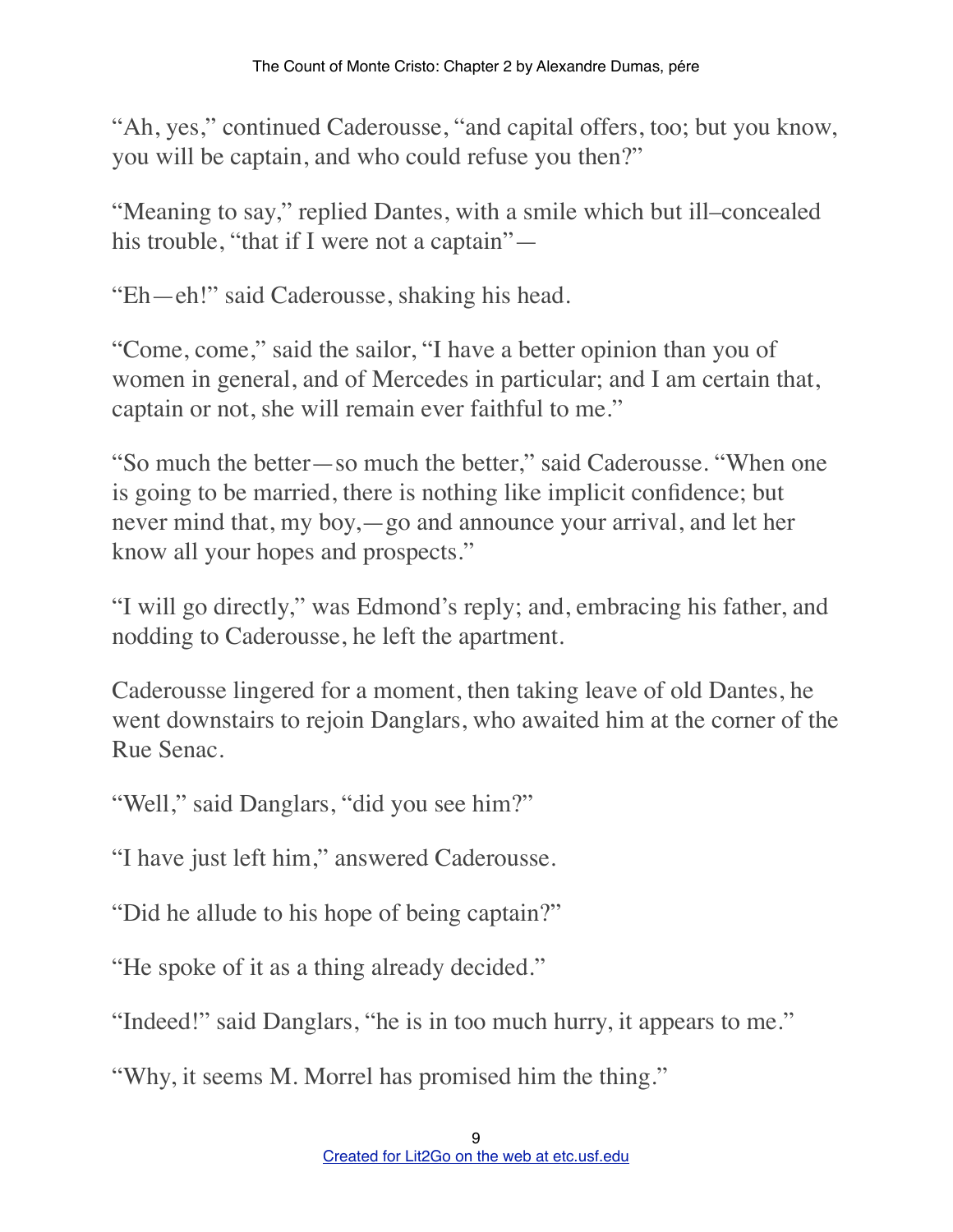"So that he is quite elated about it?"

"Why, yes, he is actually insolent over the matter—has already offered me his patronage, as if he were a grand personage, and proffered me a loan of money, as though he were a banker."

"Which you refused?"

"Most assuredly; although I might easily have accepted it, for it was I who put into his hands the first silver he ever earned; but now M. Dantes has no longer any occasion for assistance—he is about to become a captain."

"Pooh!" said Danglars, "he is not one yet."

"Ma foi, it will be as well if he is not," answered Caderousse; "for if he should be, there will be really no speaking to him."

"If we choose," replied Danglars, "he will remain what he is; and perhaps become even less than he is."

"What do you mean?"

"Nothing—I was speaking to myself. And is he still in love with the Catalane?"

"Over head and ears; but, unless I am much mistaken, there will be a storm in that quarter."

"Explain yourself."

"Why should I?"

"It is more important than you think, perhaps. You do not like Dantes?"

"I never like upstarts."